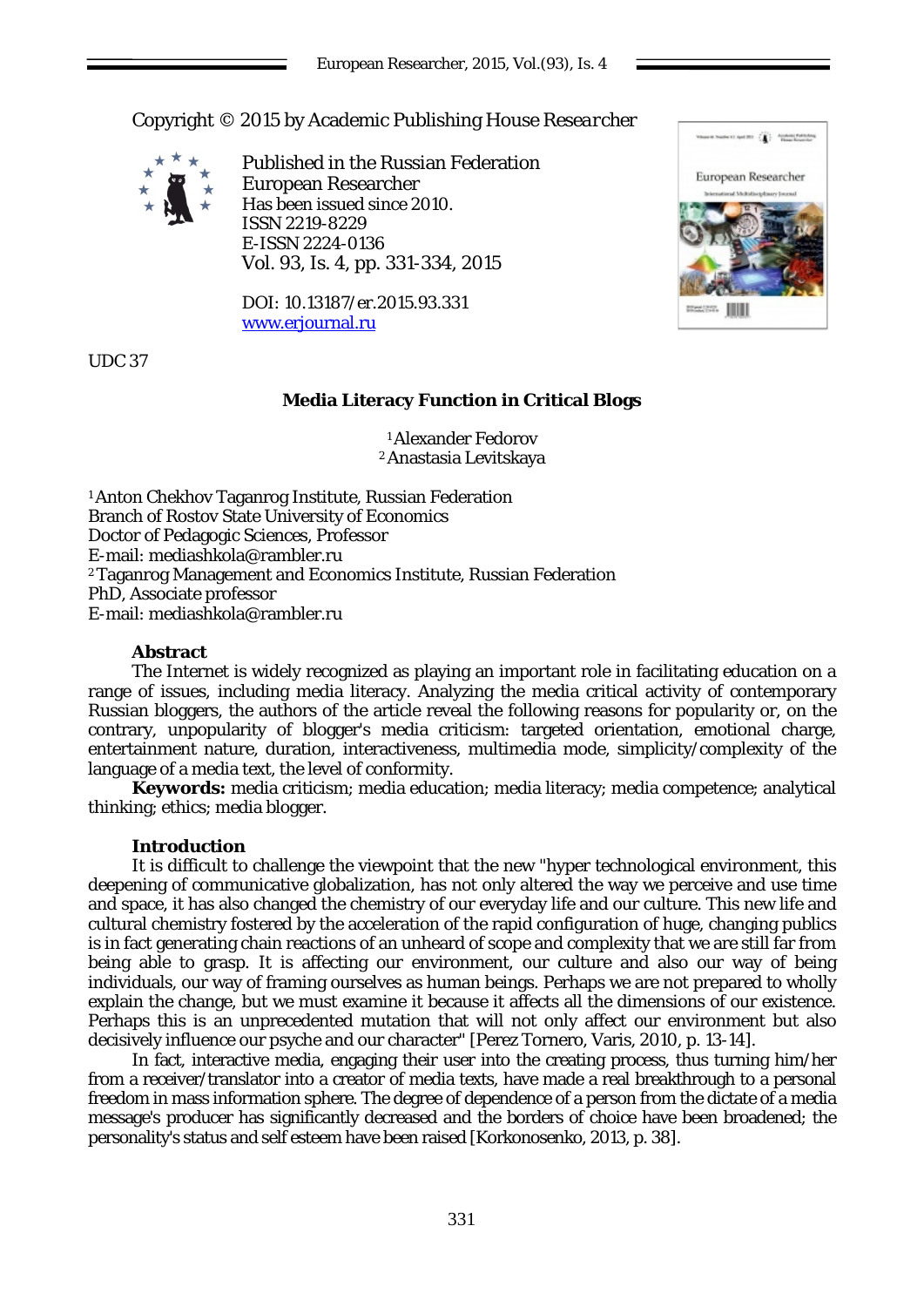### **Materials and methods**

S.V. Ushakova (2006) classified the forms of media contribution to the development of citizens' media competence. According to her, there are two groups - of direct and of indirect participation.

The forms of indirect participation include:

- self education of the audience during media exposure; additionally, broadening of one's communicative experience;

- enhancement of the audience's media competence due to its cooperation with media agencies as freelance correspondents, sources of journalistic information, and/or participants of television/radio programs;

- release of periodicals and TV/radio programs by a media center in an educational institution/club/community center;

- blogging - publishing discussion or informational posts on the World Wide Web;

- "self-press" - participation in publication of alternative (informal) periodicals;

public, out-of-editorial body communication of journalists and other media sphere specialists with representatives of the audience (in the form of special events, journalists' meetings with public, television audiences, etc.).

In contrast, the forms of direct participation include:

- media education publications and programs in mass media;

- media journalists/ media critics articles, containing analysis, interpretation and evaluation of the contents of mass media and the issues of their functioning in society;

- publishing periodical TV guides and film guides, targeted at the mass audience and aimed at the development of basic abilities to perceive and evaluate audiovisual media texts (facilitated by reading publications, related to the analysis of TV programs and films);

- publishing syllabi, lesson plans and other materials produced by public media monitoring organizations and media activists - representatives of civic society;

- sections and columns in mass media aimed at maintaining the feedback with the audience, and explaining the "inside" journalism policy of collecting, evaluating, and verifying the information;

- ombudsmen's columns, inquiring into disputable cases of journalism [Ushakova, 2006].

Whereby, speaking about professional media criticism, the peculiarity of the current situation is connected to the fact that some media critics, actively involved in press, also successfully collaborate with electronic media as well, thus television criticism begins to acquire some synthetic forms, uniting political analysis and dismantling internal corporate problems, political bias and the independent view, theoretical analysis of the form and method, and superficial, tabloid-tinted simplistic view [Gureev, 2004].

One would think that such active media critics as Dmitry Bykov, working nearly 24/7 in press, on TV and on the Internet, would fully get hold of the audiences' attention. However it is not happening there are quite a few media bloggers on the Internet who sometimes attract even more readers.

#### **Conclusions**

Why is bloggers' media criticism popular?

We suggest the following reasons for popularity or, vice versa, unpopularity of bloggers' media criticism:

1) *Targeted orientation:* media texts of popular bloggers may be aimed at a broad audience (thus potentially popular) or at a narrow circle, joined by thematic or other interests. Professional media critics' texts, apart from being targeted at a wide audience, may be corporative, that is "can influence comparatively small, but strategically important groups of audiences (journalists and top media managers, teachers and students of journalism schools, working journalists, researchers in various fields of social studies and humanities, and social activists), empowering them with new ideas and approaches, new vision of common problems of media functioning" [Korochensky, 2003, p.33].

2) *Duration:* popular media bloggers' texts are usually short, and professional media critics' texts, on the contrary, often require prolonged reading/listening, that, evidently, discourages the concentration of an impatient part of the audience with a short attention span (especially, the young);

3) *Interactiveness, multi-media mode:* popular media bloggers' texts are often interactive. Short texts are accompanied by photographs, video clips, links to other sites, etc. On the other hand, professional media critics' texts, even on the web, resemble the format of print press;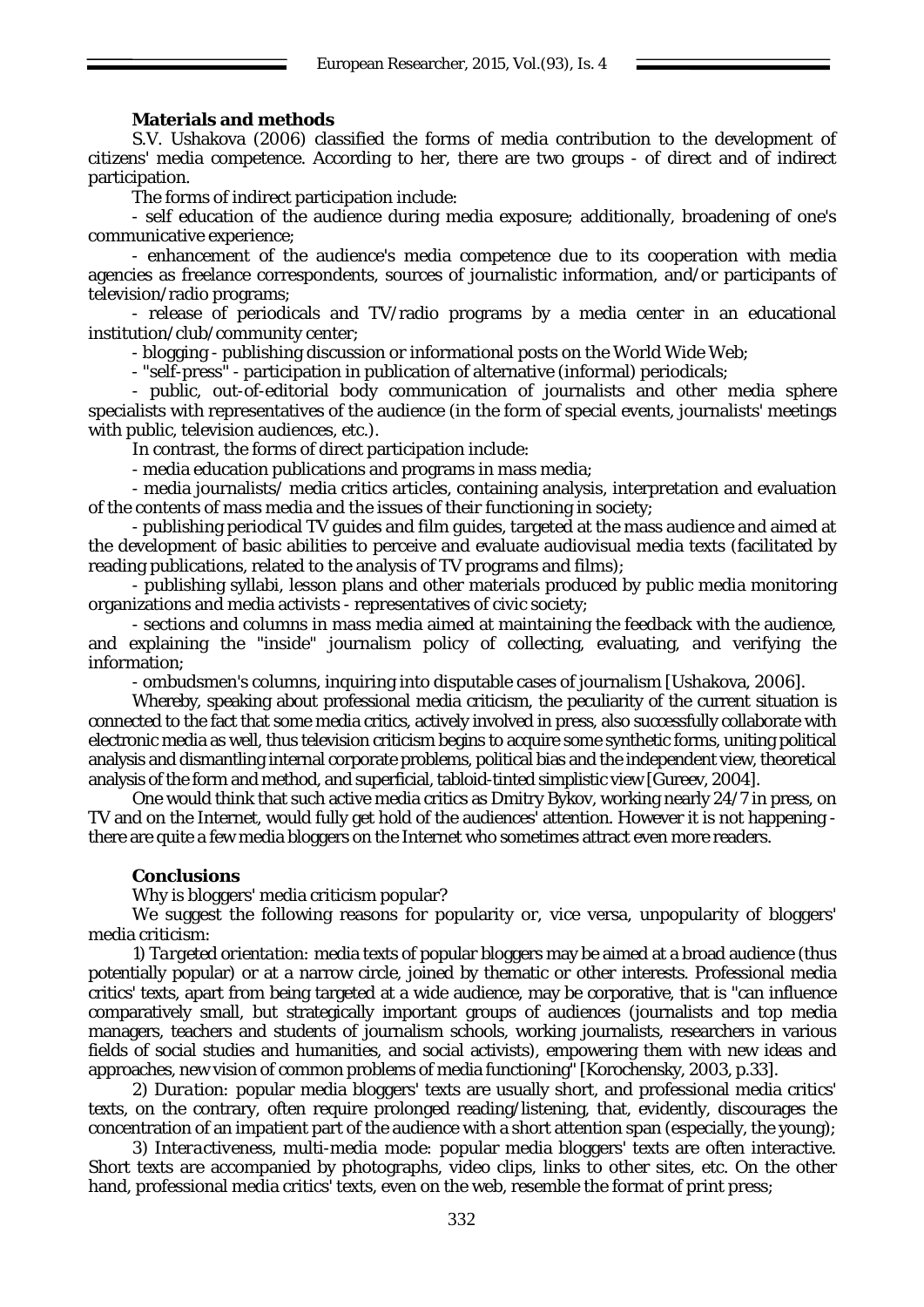4) *Language.* Popular media bloggers' texts are written in plain, understandable for a wide audience, language; often without a deep analysis and logical structure. Meanwhile professional media critics' texts are well structured, logical, and often aimed at media competent readers who are aware of the social and cultural context of the issue, understand media language, and specialized media terms, know the functions of media agencies, manipulative effects, the creative work of media professionals, and so on.

5) *Emotional charge.* The texts written by media bloggers, in general, are clearly emotionally charged. They sometimes contain sharp, straightforward judgments and comments, while professional media critics' texts are characterized by the understatement, sometimes ambivalent, (implicitly) ironic, reasonable, argumentative evaluation of the ethical, aesthetic and other categories. Moreover, the media critics of older generation often act in the spirit of "enlightenment" and development of good taste in their audience.

6) *Entertainment.* Popular media bloggers' texts frequently exploit the entertainment function, while professional media critics' texts are occasionally too serious, or even pompous.

7) *Conformity.* On the one hand, non-conformist texts of media bloggers commonly oppose any authority, criticize media personalities of any scale and position. On the other hand, professional media critics avoid any personal attacks, they tend to use apophasis, they do not break social taboos. That said, we encounter that both bloggers and professional journalists frequently break social norms [Muratov, 2001], and are not shy to use abusive language, including obscene lexis, in their political propaganda statements.

What does the above-said mean for the media education practice? In this sense, it implies that besides the mass communications theory, the syllabi for media teachers' pre-service or in-service education should include theoretical units on non-mass mediated communication - ranging from auto-media communication and interpersonal communication to in-group and intergroup media communication. This theoretical background should become a starting point for the development of the new framework of media education both in schools and universities [Sharikov, 2012]. Bloggers' media texts may become a useful teaching and learning tool for a modern teacher, the same as traditional media texts, created by professionals working in press, on television, and on radio.

### **Acknowledgement**

The article is written within the framework of a study supported by the grant of the Russian Science Foundation (RSF). Project № 14-18-00014 "Synthesis of media education and media criticism in the preparation of future teachers", performed at Taganrog Management and Economics Institute.

## **References:**

1. Gureev, M. Does modern television criticism exist? // *Culture.* 2004. № 44.

2. Korkonosenko, S.G. Journalism education: the need for pedagogical conceptualization // *International journal of experimental education.* 2013. №1, pp. 38-41.

3. Korochensky, A.P. *Media criticism in the theory and practice of journalism.* Ph.D. dis. St.Petersburg, 2003.

4. Muratov, S.A. *TV - the evolution of intolerance.* Moscow: Logos, 2001. 240 p.

5. Sharikov, A.V. On the need for reconceptualization of media education // *Media Education.* 2013. № 4.

6. Ushakova, S.V. The role of journalism in the development of media culture of the audience // *Journalism and Media Education in the XXI century.* Belgorod: Belgorod State University, 2006.